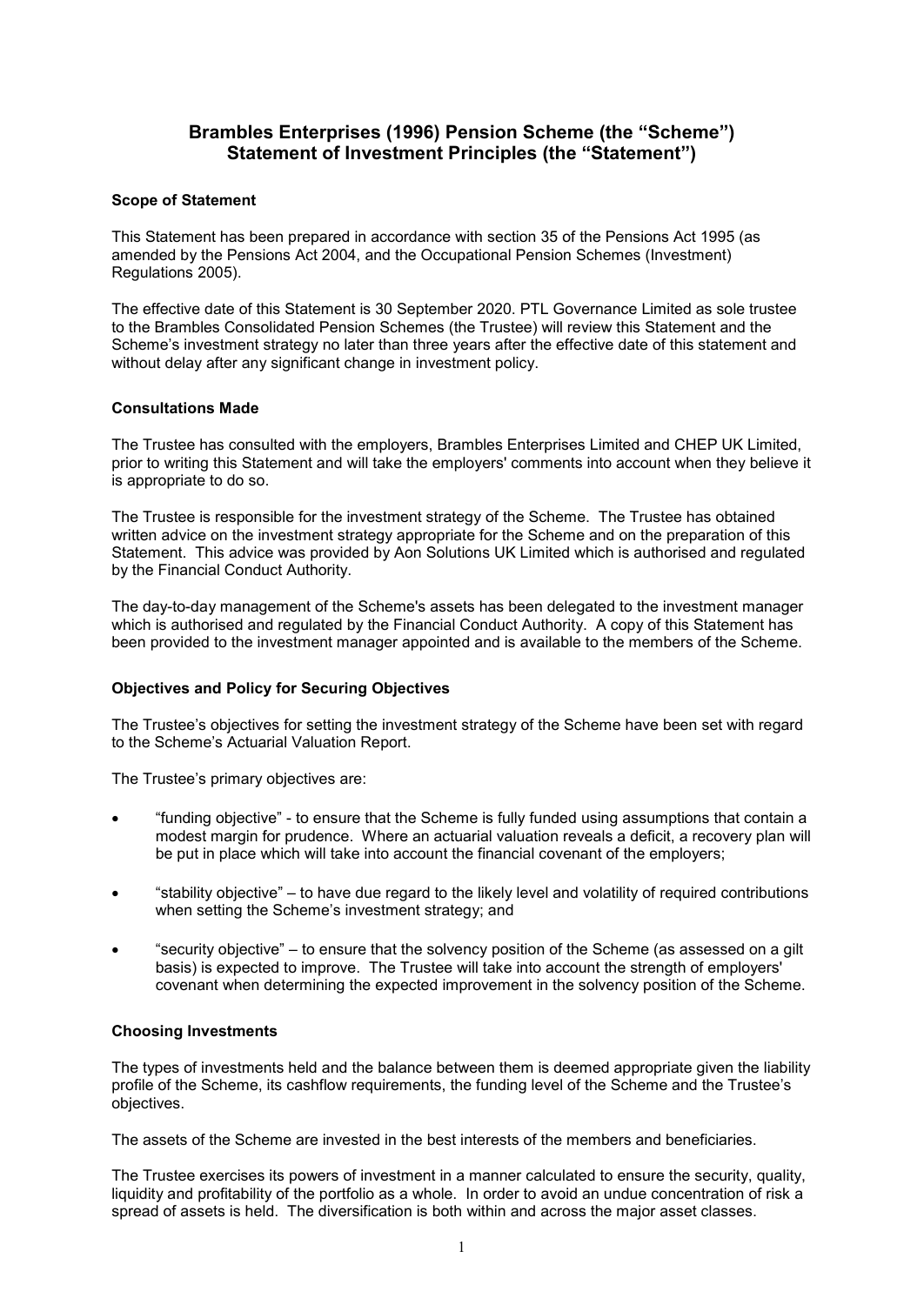Assets held to cover the Scheme's technical provisions (the liabilities of the Scheme) are invested in a manner appropriate to the nature and duration of the expected future retirement benefits payable under the Scheme.

The assets of the Scheme are invested predominantly on regulated markets (with investments not on regulated markets being kept to a prudent level) and properly diversified to avoid excessive reliance on any particular asset, issuer or group of undertakings so as to avoid accumulations of risk in the portfolio as a whole.

Investment in derivatives is only made by the Scheme's investment manager in so far as they contribute to the reduction of investment risks or facilitate efficient portfolio management and are managed such as to avoid excessive risk exposure to a single counterparty or other derivative operations.

The Scheme's investment strategy targets a return of 2.6% p.a. above that of an investable proxy of the Scheme's liabilities.

The Scheme has a target inflation-linked hedge of 100% and a target interest hedge of 100%, both scaled to the value of the Scheme's investments. The Trustee has allowed Aon Investments Limited ("AIL"), the fund manager responsible for the Scheme's liability hedging, the discretion to actively manage the target hedge ratios.

#### **The Balance Between Different Kinds of Investments**

The Trustee recognises that the key source of financial risk (in relation to meeting its objectives) arises from investment strategy.

It therefore retains responsibility for setting the investment strategy and takes expert advice as required from its professional advisers.

Additionally, the Trustee has appointed AIL's Delegated Consulting Service ("DCS") to manage the Scheme's assets. Within both the Growth Component and Liability Hedging Component of DCS, the Trustee has delegated responsibility to set the asset allocation to AIL. This has been done to further aid the diversification of the Scheme's assets and to reduce the investment risk relative to the Scheme's liabilities.

The Trustee reviews the investment strategy following each formal actuarial valuation of the Scheme (or more frequently should the circumstances of the Scheme change in a material way). The Trustee takes written advice from their professional advisers regarding an appropriate investment strategy for the Scheme.

A broad range of available asset classes has been considered. This includes consideration of so called "alternative" asset classes (including but not limited to property, absolute return funds, insurance linked securities and illiquid credit) and liability driven investment (LDI), which seeks to match the movement of the liabilities. AIL will retain oversight of the alternative asset classes and allocation decisions related to them.

#### **Investment Risk Measurement and Management**

The key investment risks are recognised as arising from investment strategy. These are assessed triennially in conjunction with the actuarial valuation of the Scheme, following which the Trustee takes advice on the continued appropriateness of the existing investment strategy. A check is made as to whether the funding and investment strategy remains on target to achieve the original objectives, and within acceptable parameters. If not, then corrective action is considered by adjusting investment policy or through amendments to the contribution plan.

The Trustee and its advisers considered the risk of failure of the Scheme's sponsoring employer when setting investment strategy and have consulted with the sponsoring employer as to the suitability of the proposed strategy.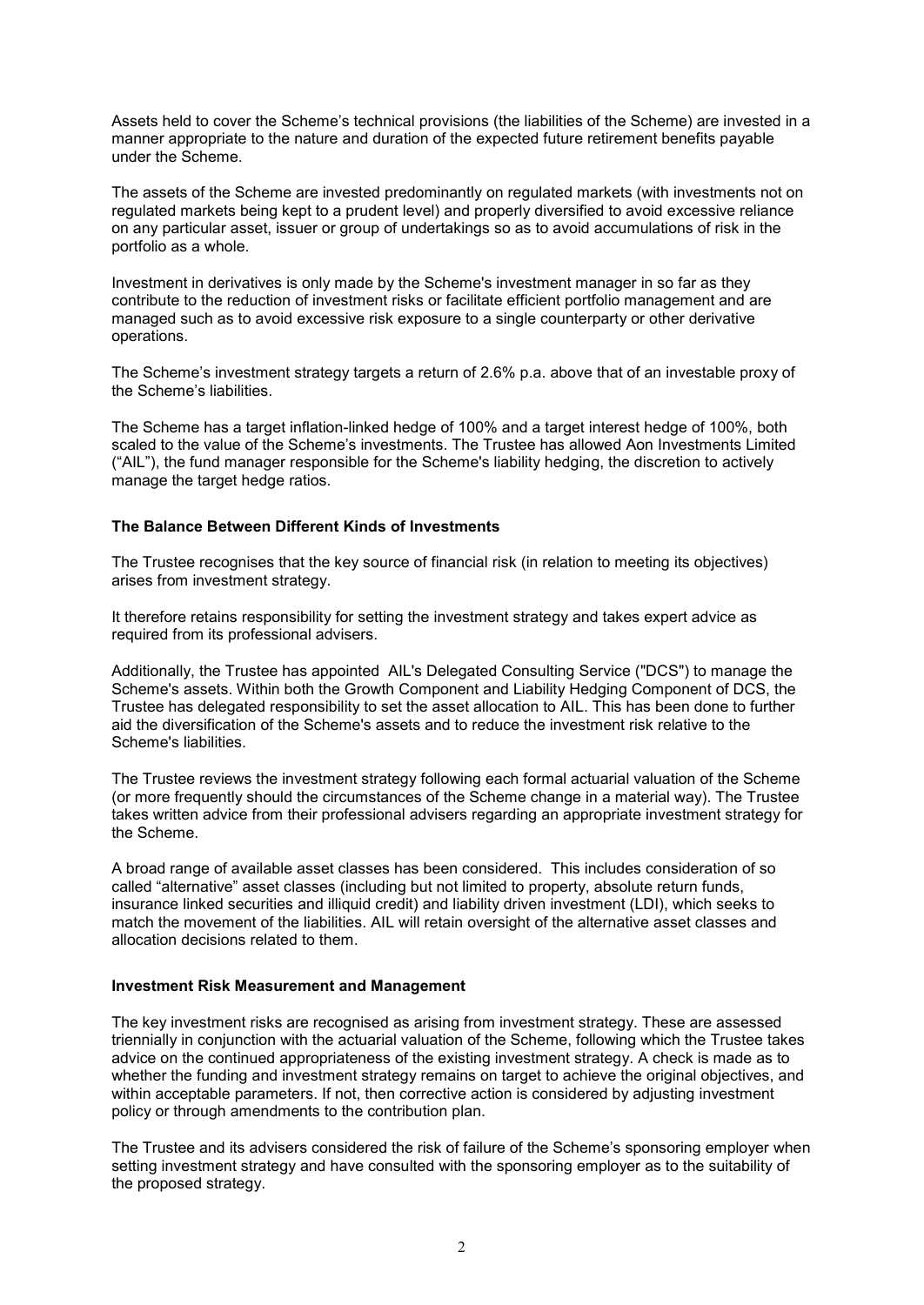The Trustee monitors the risks arising through the selection or appointment of fund managers on a quarterly basis via investment monitoring reports prepared by its professional advisors. Manager outperformance targets are detailed in the appendix of this Statement. The Trustee has appointed Aon Hewitt Limited to alert them on any matters of material significance that might affect the ability of each fund manager to achieve its objectives.

The Trustee acknowledges that investment returns achieved outside of the expected deviation (positive or negative) may be an indication that the investment manager is taking a higher level of risk than mandated.

The Trustee recognise that decisions should be taken only by persons or organisations with the skills, information and resources necessary to take them effectively. The Trustee also recognises that where it takes investment decisions, it must have sufficient expertise and appropriate training to be able to evaluate critically any advice it takes.

#### **Arrangements with Asset Managers**

The Trustee recognises that the arrangements with AIL, and correspondingly the underlying asset managers, are important to ensure that interests are aligned. In particular, the Trustee seeks to ensure that AIL is incentivised to operate in a manner that generates the best long-term results for the Scheme and its beneficiaries.

The Trustee receives regular reports and verbal updates from AIL on various items including the investment strategy, performance, and longer-term positioning of the portfolio. The Trustee focuses on longer-term performance when considering the ongoing suitability of the investment strategy and assess AIL over rolling 3-year time periods.

The Trustee also receives annual stewardship reports on the monitoring and engagement activities carried out by AIL, which supports the Trustees in determining the extent to which the Scheme's engagement policy has been followed throughout the year.

The Trustee shares the policies, as set out in this SIP, with AIL and request that they review and confirm whether their approach is in alignment with the Trustee's policies.

The Trustee delegates the ongoing monitoring of underlying asset managers to AIL. AIL monitors the Scheme's investments to consider the extent to which the investment strategy and decisions of the underlying asset managers are aligned with the investment objectives of the Scheme.

This includes monitoring the extent to which the underlying asset managers:

- Make decisions based on assessments about medium- to long-term financial and non-financial performance of an issuer of debt or equity; and
- Engage with issuers of debt or equity to improve their performance in the medium- to long-term.

Before appointment of a new fiduciary manager, the Trustee reviews the governing documentation associated with the investment and will consider the extent to which it aligns with the Trustee's policies. Where possible, the Trustee will seek to amend that documentation or express their expectations (such as through side letters, in writing, or verbally at trustee meetings) so that there is more alignment.

The Trustee relies on appropriate governing documentation, with clear expectations and regular monitoring to ensure AIL make decisions that align with its policies based on assessments of mediumand long-term financial and non-financial factors.

Where AIL is considered to make decisions that are not in line with the Trustee's policies, expectations, or the other considerations set out above, the Trustee will typically engage with AIL to understand the circumstances and materiality of the decisions made.

There is typically no set duration for arrangements with AIL although the continued appointment will be reviewed periodically. Similarly, there are no set durations for arrangements with the underlying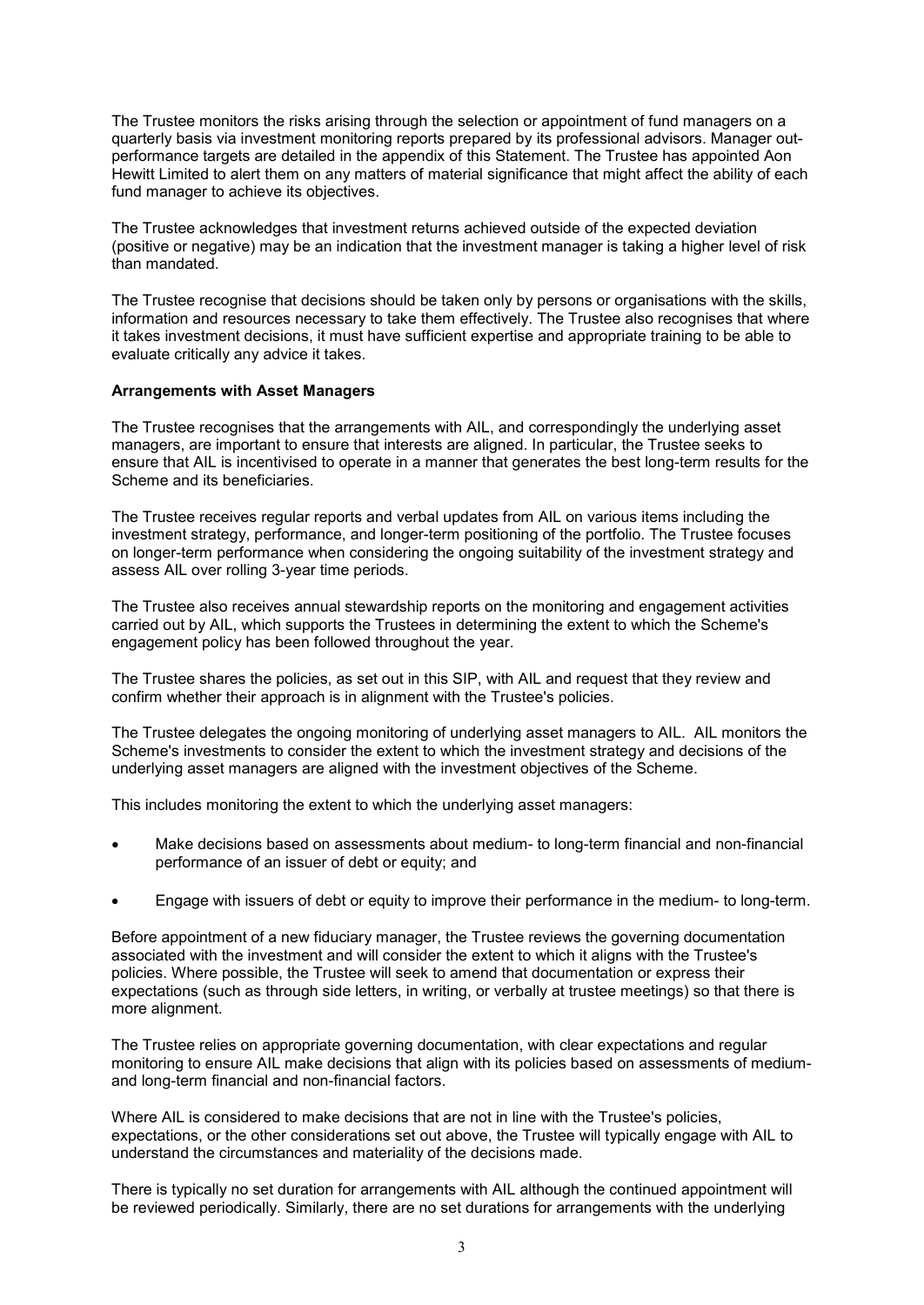asset managers that AIL invests in, although this is regularly reviewed as part of the manager research and portfolio management processes in place.

### **Custody**

Investment in pooled funds gives the Trustee a right to the cash value of the units rather than to the underlying assets. The managers of the pooled fund are responsible for the appointment and monitoring of the custodian of the fund's assets.

The custodians are independent of the employers.

### **Expected Returns on Assets**

Over the long-term the Trustee's expectations are:

- for the "growth" assets (DCS Growth Component), to achieve asset growth in excess of the growth of the Scheme's liabilities over the long term. The Trustee is willing to incur short-term volatility in asset price behaviour with the expectation that over the long term these assets will outperform asset classes which may be regarded as matching the liabilities;
- for the "matching" assets (DCS Liability Hedging Component), to match a percentage of the Scheme's fixed and interest and inflation-linked liabilities through the use of bonds and gilt derivative instruments, interest rate swaps, and / or inflation swaps. The Trustee is willing for the percentage match to move underweight versus its target to take advantage of pricing opportunities in these instruments.

Returns achieved by the fund managers are assessed against performance benchmarks set by the Trustee in consultation with its advisers and fund managers.

### **Realisation of Investments/Liquidity**

The Trustee recognises that there is a risk in holding assets that cannot be easily realised should the need arise.

The majority of the assets held are realisable at short notice (either through the sale of direct holdings of stocks, bonds etc. or the sale of units in pooled funds).

### **Environmental, Social, and Governance ("ESG") considerations**

In setting the Scheme's investment strategy, the Trustee's primary concern is to act in the best financial interests of the Scheme and its beneficiaries, seeking the best return that is consistent with a prudent and appropriate level of risk. The Trustee considers investment risk (defined as "financially material"1) to include ESG factors (which includes climate change). These risks could negatively impact the Scheme's investments. The Trustee considers these risks by taking advice from its investment adviser.

The Trustee has appointed AIL to manage the Scheme's assets. AIL invests in a range of underlying investment vehicles. As part of AIL's management of the Scheme's assets, the Trustee expects AIL to:

- Where relevant, assess the integration of ESG factors in the investment process of underlying managers;
- Use its influence to engage with underlying managers to ensure the Scheme's assets are not exposed to undue risk; and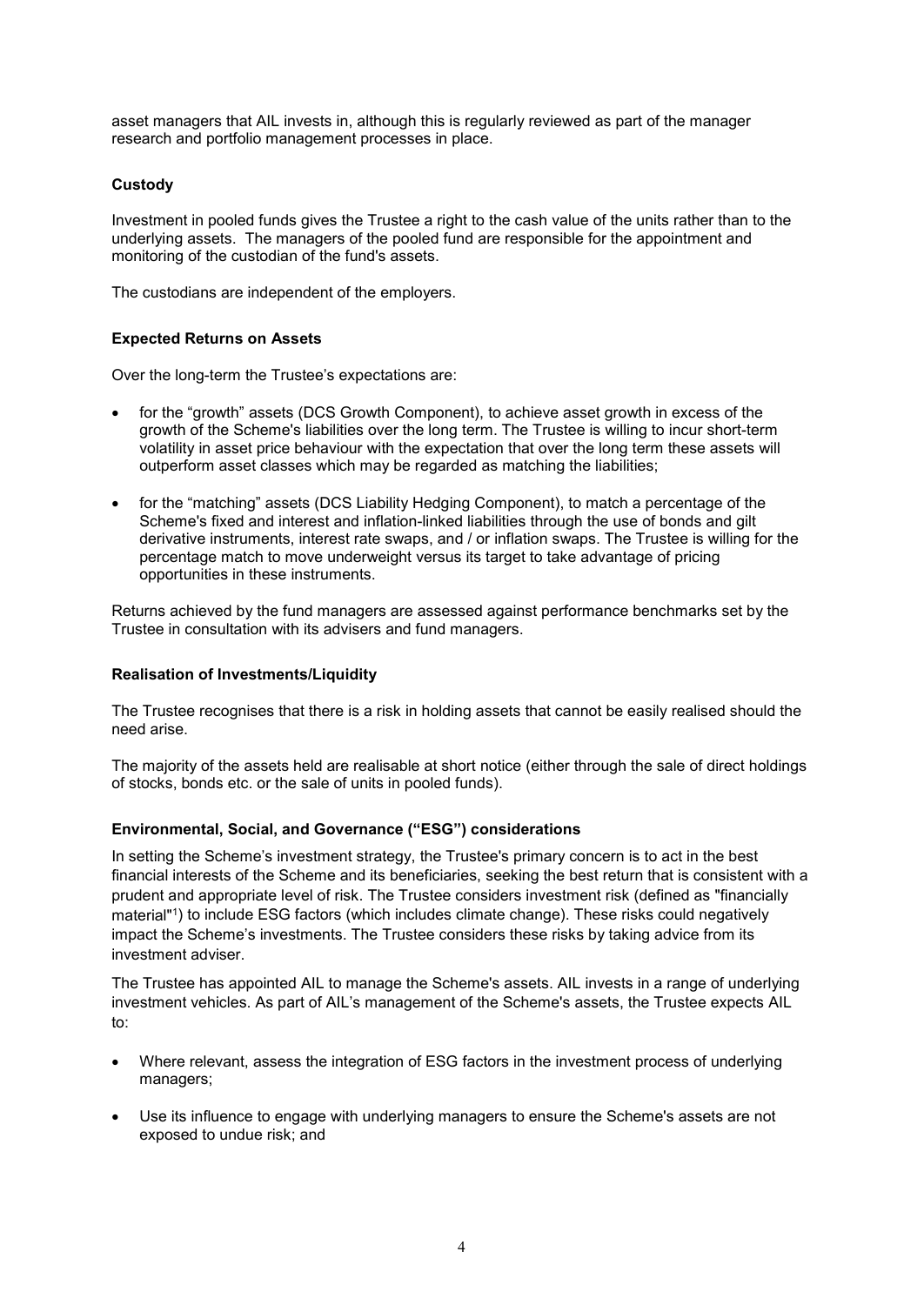Report to the Trustee on its ESG activities as required.

### **Stewardship – Voting and Engagement**

The Trustee recognises the importance of their role as a steward of capital and the need to ensure the highest standards of governance and promotion of corporate responsibility in the underlying companies and assets in which the Scheme invests, as ultimately this creates long-term financial value for the Scheme and its beneficiaries.

The Trustee annually reviews the stewardship activity of AIL to ensure the Scheme's stewardship policy is being appropriately implemented in practice. The Trustee receives annual reports on stewardship activity carried out by AIL. These reports include detailed voting and engagement information from underlying asset managers where appropriate and relevant.

As part of AIL's management of the Scheme's assets, the Trustee expects it to:

- Ensure that (where appropriate) underlying asset managers exercise the Trustee's voting rights in relation to the Scheme's assets; and
- Report to the Trustee on stewardship activity by underlying asset managers as required.

The Trustee will engage with AIL as necessary for more information, to ensure that robust active ownership behaviours, reflective of their active ownership policies, are being actioned.

Where possible, the transparency for voting should include voting actions and rationale with relevance to the Plan, in particular where: votes were cast against management; votes against management generally were significant; votes were abstained. Where voting is concerned the Trustee would expect underlying asset managers, to recall stock lending, as necessary, in order to carry out voting actions.

The Trustee may engage with AIL, who in turn is able to engage with underlying asset managers, investee company or other stakeholders, on matters including performance, strategy, risks, social and environmental impact, corporate governance, capital structure, and management of actual or potential conflicts of interest. Where a significant concern is identified, the Trustee will consider, on a case by case basis, a range of methods by which they would monitor and engage so as to bring about the best long-term outcomes for the Scheme

### **Members' Views and Non-Financial Factors**

In setting and implementing the Scheme's investment strategy the Trustee does not explicitly take into account the views of Scheme members and beneficiaries in relation to ethical considerations, social and environmental impact, or present and future quality of life matters (defined as "non-financial factors"<sup>2</sup>).

#### **Additional Voluntary Contributions ("AVCs") Arrangements**

Some members obtain further benefits by paying AVCs to the Scheme. The liabilities in respect of these AVCs are equal to the value of the investments bought by the contributions. Details of the AVC providers and fund options are included in the Appendix to this Statement.

The Trustee reviews the choice of AVC investments available to members triennially to ensure that they remain appropriate to the members' needs.

This Statement of Investment Principles, taken as a whole with all the Appendices, was approved by the Trustee of the Brambles Enterprises (1996) Pension Scheme on 28 September 2020.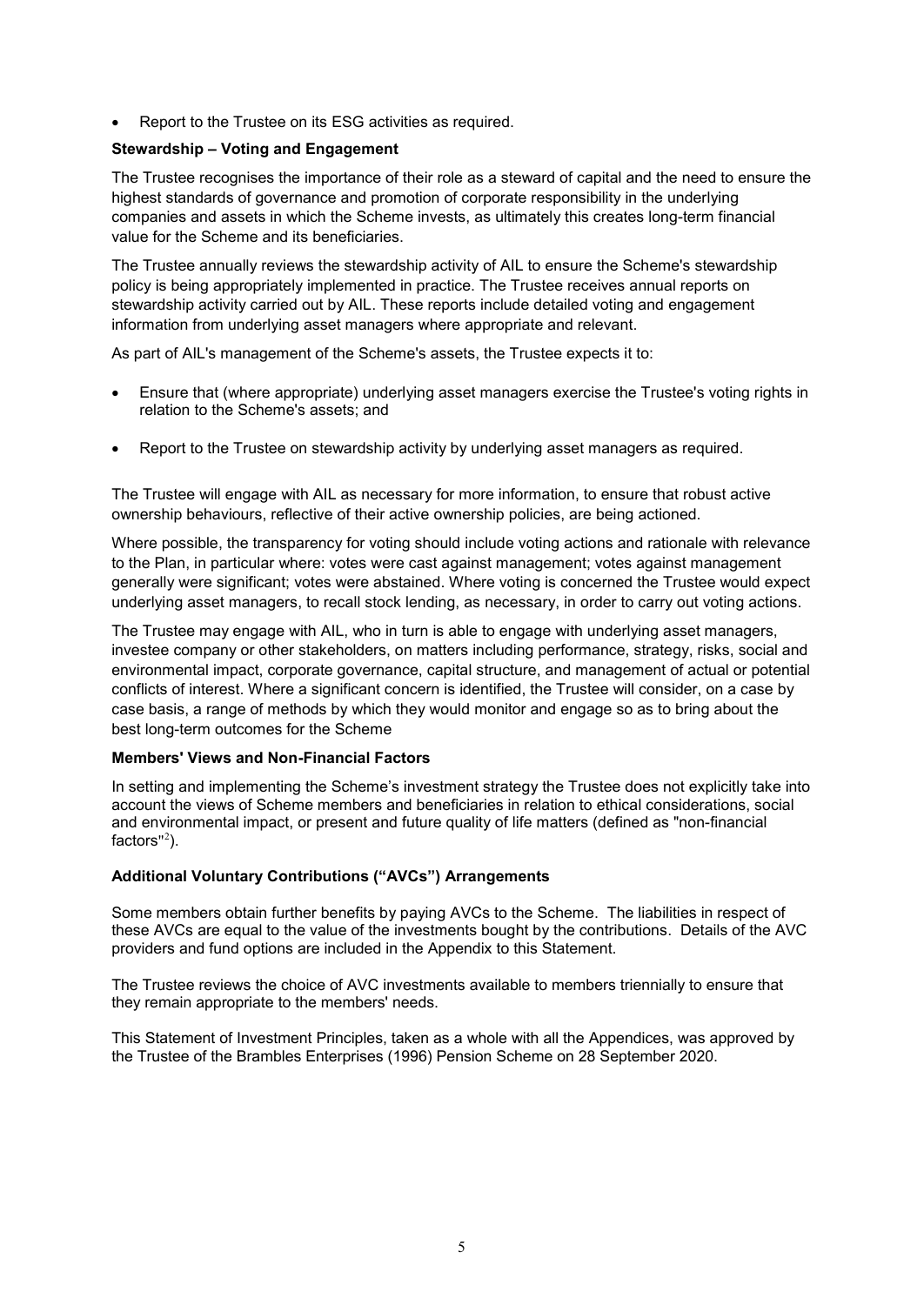#### **Brambles Enterprises (1996) Pension Scheme Appendix to the Statement of Investment Principles**

This Appendix sets out the Trustee's current investment strategy and is supplementary to the Trustee's Statement of Investment Principles (the "attached Statement").

The Trustee's investment strategy has been established to maximise the likelihood of achieving the primary objectives set out in the attached Statement. The details are laid out below.

#### **1. Investment Management Arrangements**

The following describes the mandates given to the fiduciary manager within each asset class.

| <b>Fiduciary management</b><br><b>Portfolio Component</b> | <b>Manager</b> | <b>Benchmark</b>                                                                                                                                           | <b>Performance Objective</b>                                                                       |
|-----------------------------------------------------------|----------------|------------------------------------------------------------------------------------------------------------------------------------------------------------|----------------------------------------------------------------------------------------------------|
| DCS Liability Hedging                                     | AIL.           | Scheme's liabilities proxied by<br>their sensitivity to inflation and<br>interest rate movements, rescaled<br>to 100% of the Scheme's total<br>asset value | Outperform the benchmark<br>by 2.6% p.a. over rolling<br>3 year periods (net of fees<br>and costs) |
| <b>DCS Growth</b>                                         | AIL            |                                                                                                                                                            |                                                                                                    |

#### **1.1 Cash balances**

A working balance of cash is held for imminent payment of benefits, expenses, etc. Under normal circumstances it is not the Trustee's intention to hold a significant cash balance and this is carefully monitored by the Scheme's administrator.

### **2. Fee structure for advisers and managers**

#### **2.1 Advisers**

The Trustee's investment advisers are paid for advice received on the basis of an agreed annual fee which covers all services needed on a regular basis, including quarterly monitoring of the performance of the Scheme's investments and its managers as well as attendance at Trustee meetings. For significant areas of advice that are agreed to be outside of the contract, the Trustee will endeavour to agree a project budget.

### **2.2 Cost Transparency:**

The Trustee is aware of the importance of monitoring their asset managers' total costs and the impact these costs can have on the overall value of the Scheme's assets. The Trustee recognises that in addition to annual management charges, there are other costs incurred by asset managers that can increase the overall cost incurred.

The Trustee receives annual cost transparency reports from AIL. These reports present information in line with prevailing regulatory requirements for fiduciary managers. They clearly set out on an itemised basis:

- The total amount of investment costs incurred by the Scheme;
- The fees paid to AIL;
- The fees paid to the underlying asset managers appointed by AIL;
- The amount of portfolio turnover costs (transaction costs) incurred by the asset managers appointed by AIL;